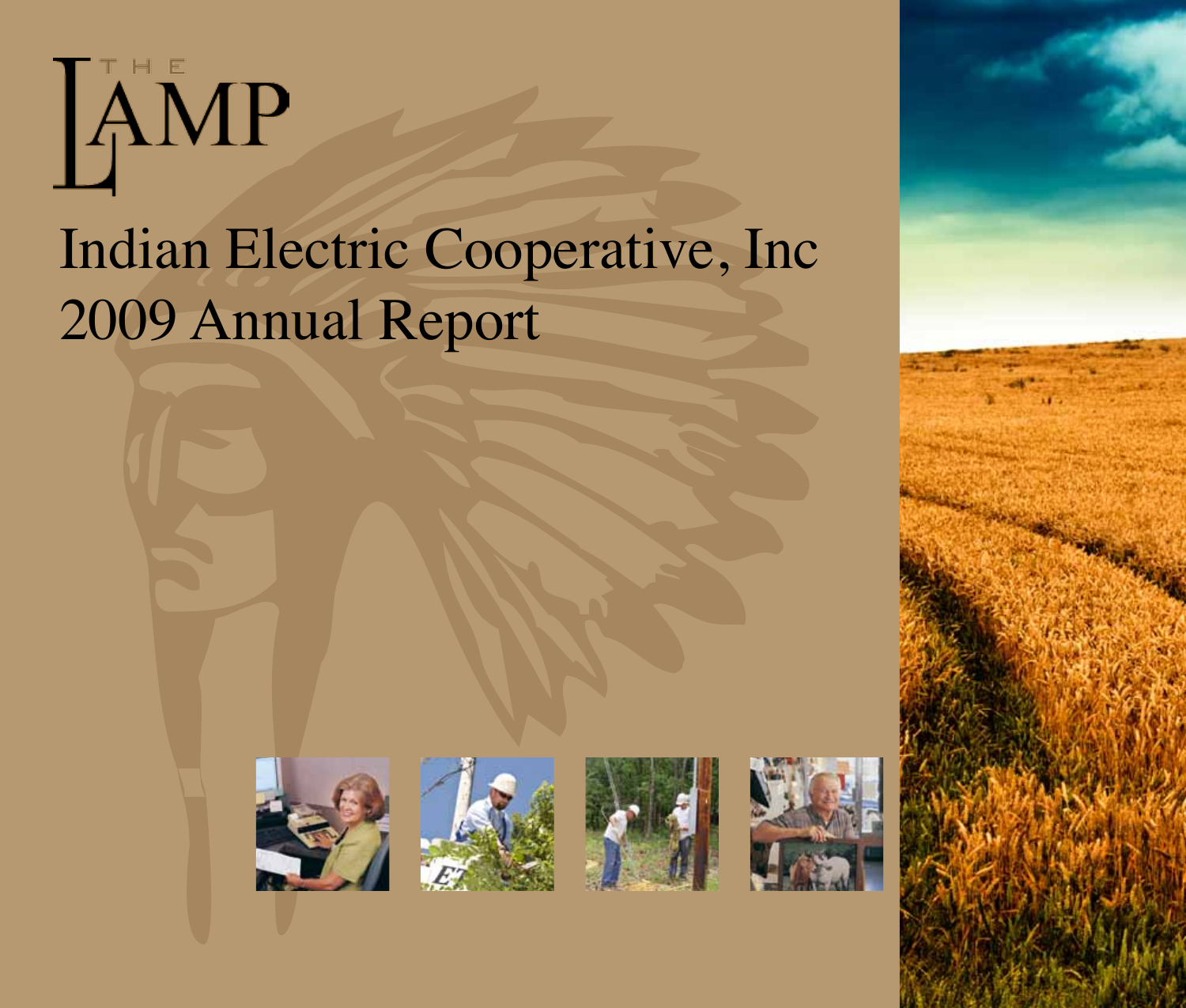## **Electric Energy Future Still Uncertain**



**Jack Clinkscale General Manager**



**Greg Fielding President**

t this year's annual meeting, the IEC Board of Trustees will be asking you to approve amendments to<br>IEC's bylaws. These amendments are summarized in this annual meeting notice and we hope you will<br>take time to analyze them IEC's bylaws. These amendments are summarized in this annual meeting notice and we hope you will take time to analyze them. The Trustees of IEC know this is your cooperative and that they are responsible to you, our members and owners. These bylaws simplify our election process to make the voting process easier and more accessible and will afford all members the opportunity to participate in the governance of their cooperative.

After experiencing rate increases in four of the past five years due to increased wholesale power costs, Indian Electric Cooperative has entered into a period of rate stability. After the last increase in May of 2009, no other rate increases have been needed. This stability should continue until the federal government adopts a carbon "cap and trade" program. Cap and trade involves the amount of carbon emissions that someone emits, in IEC's case that would be power plants owned by Associated Electric Cooperative which provide us wholesale power. Each carbon emitter would be issued credits based on the amount of their emissions. The government would then set carbon limits for each emitter and emission credits could then be purchased and sold in an exchange like any other stock. High carbon emitters (or "dirty plants" if you will) would be allowed to purchase emission credits from emitters below their established carbon emissions ("clean" plants).

How does this help the global warming problem that some people want to blame on carbon emissions if dirty plants continue to operate by buying credits from clean plants? In our opinion, it doesn't. Why would the government want to adopt a cap and trade program if it really doesn't address short term pollution problems? Remember the exchange that will be established to trade emission credits? This exchange will generate significant amounts of money from which our cash-strapped government will get more than their fair share. It is simply nothing more than a back-door method of taxation.

You might also wonder why some major power companies as well as the Edison Electric Institute (an organization comprised of large investor owned utility companies) have voiced no opposition and even mild support to suggestions of a cap and trade program. Quite simply, it won't cost them a dime and will please the current administration which will be more favorable to future requests from this group. If they have to spend money, how will it not cost them a dime? That's the key to this issue, they will simply pass the additional costs straight through to their consumers.

What will IEC do if we experience future increases in power costs due to a cap and trade program? Unfortunately, we too will pass those costs on to you. We simply have no choice; IEC operates as efficiently as possible and cannot absorb these additional costs without passing them on. The only difference, we hate to pass on unnecessary costs on to our members and will fight as long and as hard as possible to prevent it.

So, for now, power costs are stable. If a cap and trade program is adopted, costs will increase. You, the ultimate consumer, will bear those costs. So pay attention when you hear debates on the cap and trade program. The money they are talking about is all yours.

They Freth Jack Clinkscole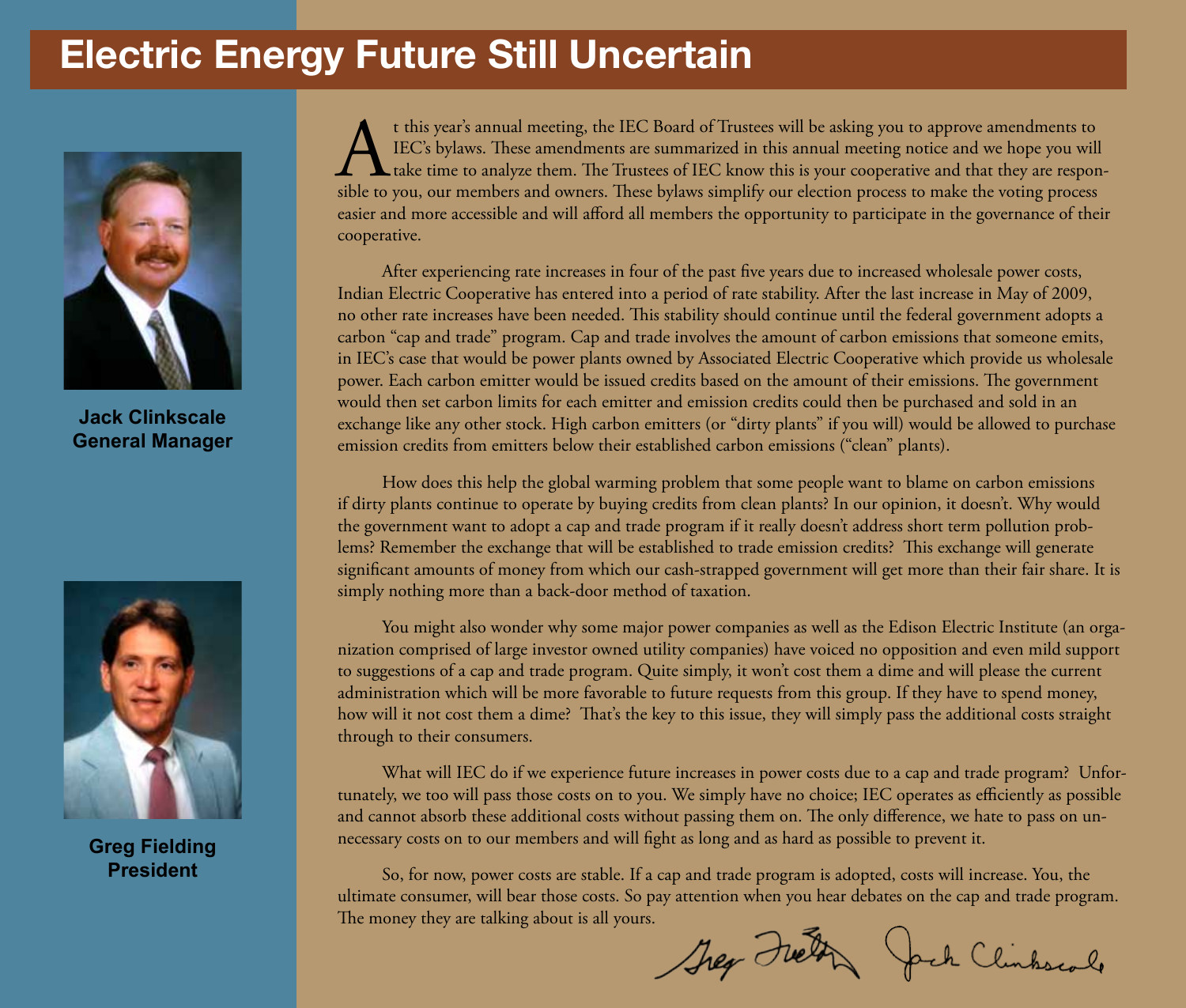## **Minutes of the 70th Annual Meeting Cleveland Event Center - Thursday, October 8, 2009**

The 70th Annual Meeting of Members of Indian Electric Cooperative, Inc. was held at the Cleveland<br>High School Event Center on Thursday, October 8, 2009. At approximately 6:00 p.m., Board Presid<br>Dr. Greg Fielding called the High School Event Center on Thursday, October 8, 2009. At approximately 6:00 p.m., Board President Dr. Greg Fielding called the meeting to order. Mr. Fielding introduced Reverend Connie Taylor of the First United Methodist Church in Cleveland, who delivered the invocation. Members of the Cleveland American Legion Post #3 were introduced and led a salute to the Flag of the United States. Ed Turley, joined by the audience, sang the National Anthem.

Mr. Fielding informed the members that Berry Keeler, Secretary-Treasurer of the Board of Trustees, would serve as Secretary of the Annual Meeting. Secretary Keeler informed the membership that the Cooperative currently has 12,966 members and the Bylaws require that five percent, or 648, of the members must register their attendance in order to constitute a quorum and have a legal meeting. He reported that 817 had registered and declared a quorum in attendance.

A true copy of the official Notice of the Annual Meeting of Members for 2009 was mailed to all members in accordance with the Bylaws of the Cooperative. The Bylaws further state minutes of the previous Annual Meeting of Members will be read. Motion was duly made and seconded to dispense with the reading of the minutes and to approve them as written. Motion carried. Mr. Keeler turned the meeting to Mike Spradling, Trustee for District 7.

Mr. Spradling introduced honored guests and visiting Cooperative representatives. He further introduced Corporate Counsel Ron Barber and all members of the Board of Trustees. The next order of business was the announcement of the election results from Districts 4, 5, and 7. Mr. Spradling turned the chair over to Ron Barber who informed the members that three district meetings were held in accordance with the IEC bylaws. Greg Fielding won his election and is the Trustee for District 4 and President of the Board. Wanda Foster won her election for District 5 and is the Vice-President of the Board. Mike Spradling was unopposed and will remain the Trustee for District 7. Mr. Barber turned the chair over to Mr. Clinkscale.

Mr. Clinkscale addressed the audience, conveying appreciation for the opportunity to serve members in the area and shared appreciation for the exemplary work and effort exhibited by the IEC staff. Mr. Clinkscale encouraged members to complete the IEC member survey, discussed cap and trade legislation being considered by Congress, and updated the membership on information relating to wholesale power costs. Employees were asked to stand in recognition of their exemplary efforts and were greeted by loud applause from appreciative members.

Mr. Clinkscale turned the chair over to Wanda Foster and Jim Hadlock who conducted more prize drawings. Mrs. Foster turned the chair over to Mr. Fielding who introduced Doug Rye, the Will Rogers of Energy, who enlightened members about residential energy efficiency.

Mr. Fielding turned the chair over to Mr. Boone and Mr. Spradling who conducted the grand prize drawing for one Honda Rancher ATV.

There being no further business, the 2009 Annual Meeting of Members Adjourned.

## **Mission Statement**

*Indian Electric Cooperative is a member-owned organization dedicated to the delivery of quality electric power related to value-added services and the investment in our communities that contribute to the quality of life for the membership.*

*The Lamp* (USPS 942-940) Volume 49, Number 10 is published monthly by Indian Electric Cooperative, Inc., P.O. Box 49, Highway 64 Southeast, Cleveland, Oklahoma 74020 for the interest of its membership. Subscription price was \$0.25 per month in 2008. Periodical postage paid at Cleveland, Oklahoma and additional mailing offices. Postmaster: Send address changes to The Lamp, P.O. Box 49, Cleveland, OK 74020.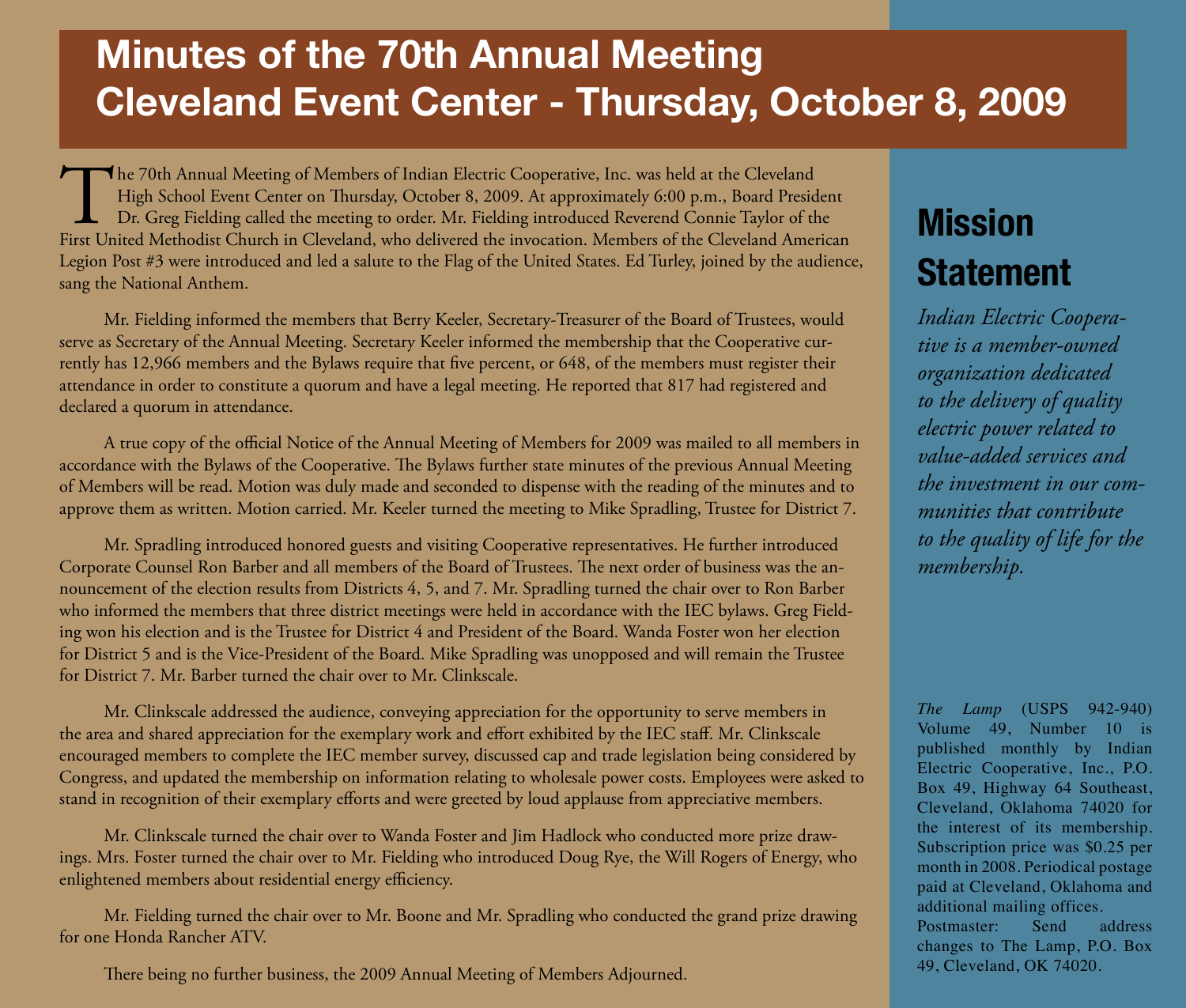## **Proposed Bylaw Changes**

**IEC** 

 $\prod_{\text{of } \text{th}}$ ndian Electric works hard to remain transparent and accessible to its members. In order to improve transparency and accessibility IEC's board of trustees, aided by staff and legal counsel, offers the following Bylaw changes to its members. These Bylaw changes will make the voting process at IEC meetings more accessible to members. Greater accessibility allows more members to participate in the democratic process of governing IEC.

The changes are being presented so you can become familiar with them. According to David Wilson, IEC manager of member services, members will vote on all of the changes in one motion, instead of voting on each proposal.

Wilson says copies of the bylaws are always available at co-op offices in Cleveland and Fairfax, and encourages anyone with questions on the proposed changes to call him at (918) 295-9557, Monday through Friday from 7:30 a.m. to 4 p.m.

#### ARTICLE III MEETING OF MEMBERS

Section 3.04 – Quorum

Clarification of voting and quorum requirements Section 3.04 establishes voting and quorum under the Annual Meeting Polling Process and the District Meeting Polling Process which shall be governed by sections Section 3.06 and 4.05(e) respectively.

Section 3.06 – Annual Meeting Polling Process Addition of Annual Meeting Polling Process Section 3.06 now allows business to be conducted through a polling process during the annual meeting. When the Annual Meeting Polling Process is utilized, the voting of the members

shall be conducted by secret written ballot and the ballots will be collected on the same date and location as the annual meeting for a time to be determined by the Board of Trustees. At least five (5%) percent of the members must cast a ballot in order for quorum to be established and the vote to be valid.

Section 3.07 – Order of Business

Order of business at meetings Section 3.07 establishes that the order of business at the annual meeting and at all other meetings will be conducted in accordance with an agenda established by the Board of Trustees.

Section 3.08 – Parliamentary Procedure

Parliamentary Procedure for Annual Meeting Polling Process

Section 3.08 was added to clarify that when the Annual Meeting Polling Process is utilized, that applicable rules of order regarding quorum are found in Article III (Meetings of Members) and in Article XII (Rules of Order).

#### ARTICLE IV TRUSTEES AND THEIR ELECTION

#### Section 4.03 – Terms of Office

Elected Trustee assumes office

Section 4.03 now states that each elected Trustee shall assume office at the first meeting of the Board following the district meeting which the Trustee was elected and shall serve until a new Trustee shall be elected. Trustees previously assumed office at the first meeting of the Board following the annual meeting.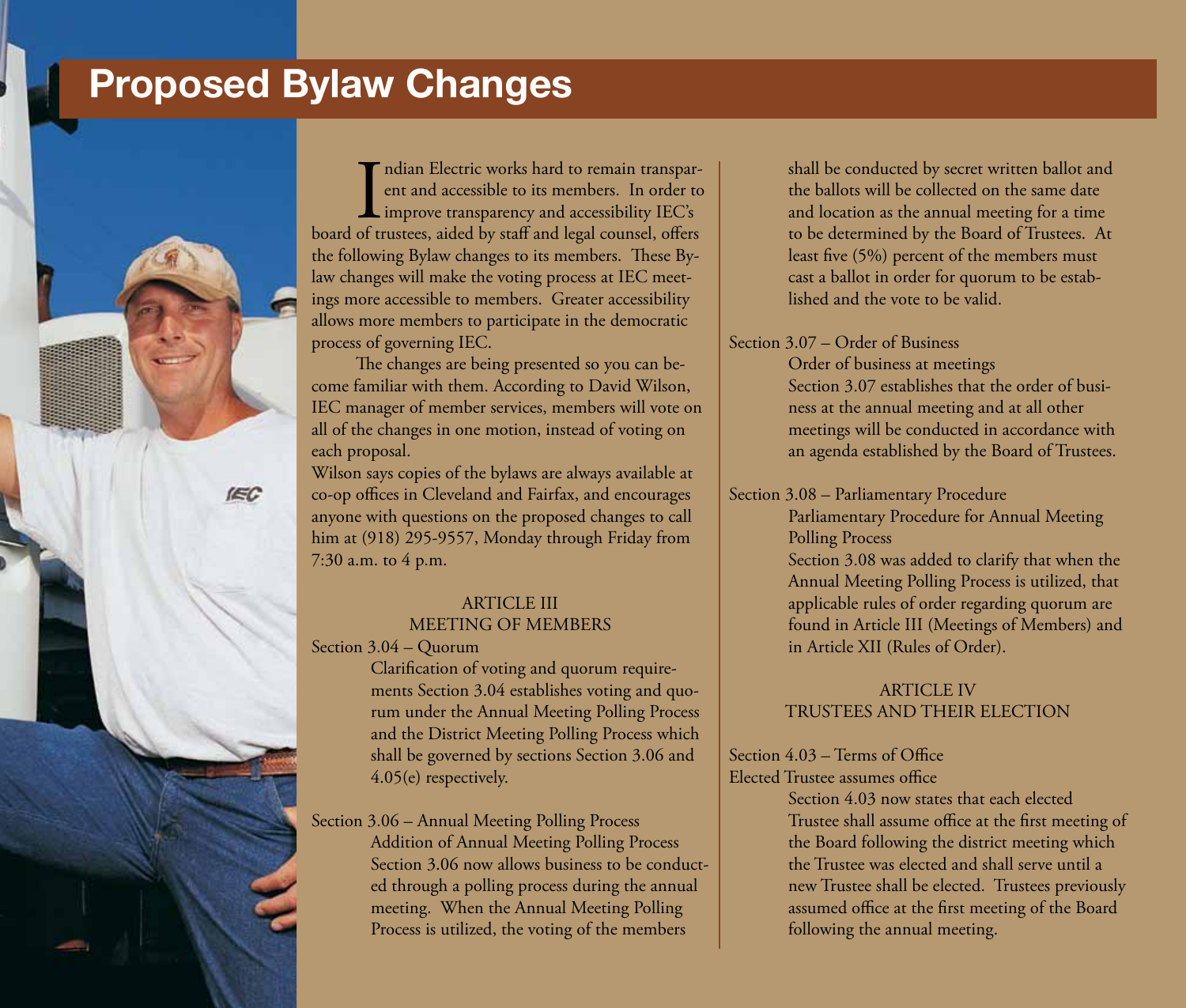Section 4.05 – Election of Trustees by District Improvement of district Trustee elections

- Section  $4.05(a)$  establishes that Trustee elections will be conducted subject to the District Meeting Polling Process (described in Section 4.05(e)) and that upon closure of District Meeting Polling Process, the winning Trustee candidate will be announced and non-election business, if any, will commence.
- Section 4.05(b) adds language requiring a person desiring to serve as a Trustee in his or her district to file a notice of candidacy (form provided by Cooperative) at the Cooperative's main office, which shall include signature of ten (10) members who support the candidate and are eligible to vote in the candidate's district.
- Section 4.05(c) was changed from previously requiring the Secretary to send notice of each district meeting, to now requiring notice to be sent by a duly authorized

representative of the Cooperative. Section 4.05(d) establishes that district meetings shall be called to order by the incumbent Trustee who will appoint a chairman and secretary; and announce the winning Trustee. Section 4.05(d) further provides that the presence of 5% of the members residing in the district shall be required to constitute a quorum for any purpose other than election of a Trustee to represent the district and that the District Meeting Polling Process (as explained in Section 4.05(e)) shall be followed for the election of a Trustee to represent a district.

Section 4.05(e) establishes the District Meeting Polling Process. The poll will be open for a time determined by the Board. Ballots from 5% of the members within the district will be required in order to constitute a "quorum" for the election of a Trustee and the candidate who receives the most votes from the ballots cast shall be declared the winning Trustee candidate.

## **Corporate Profile**

*Incorporated on April 14th, 1939, IEC serves 12,966 members in over 18,825 homes and businesses through 3,558 miles of line covering a service territory of 2,500 square miles.*

*IEC employs 85 individuals and has its headquarters in Cleveland, a district office in Fairfax, and a warehouse in Pawnee.*

### **IEC Annual Meeting Information**

IEC has moved the date of the annual meeting to Thursday, August 26th, 2010, 7 p.m. at the Cleveland Event Center located at 324 N Gilbert in Cleveland, OK. We want to make the annual meeting more accessible to our members. Many members at last October's Annual meeting voiced their opinion over the meeting starting after dark. With that in mind and knowing we have a wonderful air conditioned facility we decided to move the Annual Meeting to the longer days of summer.

Registration doors will open at 5:00 p.m. The registration gift this year will be \$20.00 cash given to the first 1000 registered members. Registered members are entered into door-prize drawings totaling over \$3,500.00. The grand prize for this year's annual meeting is a 2006 F150 4X4 Pickup with a 5.4 liter engine and automatic transmission. The truck has 77,975 miles on the odometer and has been regularly serviced by IEC. There is no warranty with this truck. The winner takes possession as is at the end of the meeting. The winner is responsible for

all applicable state and local taxes.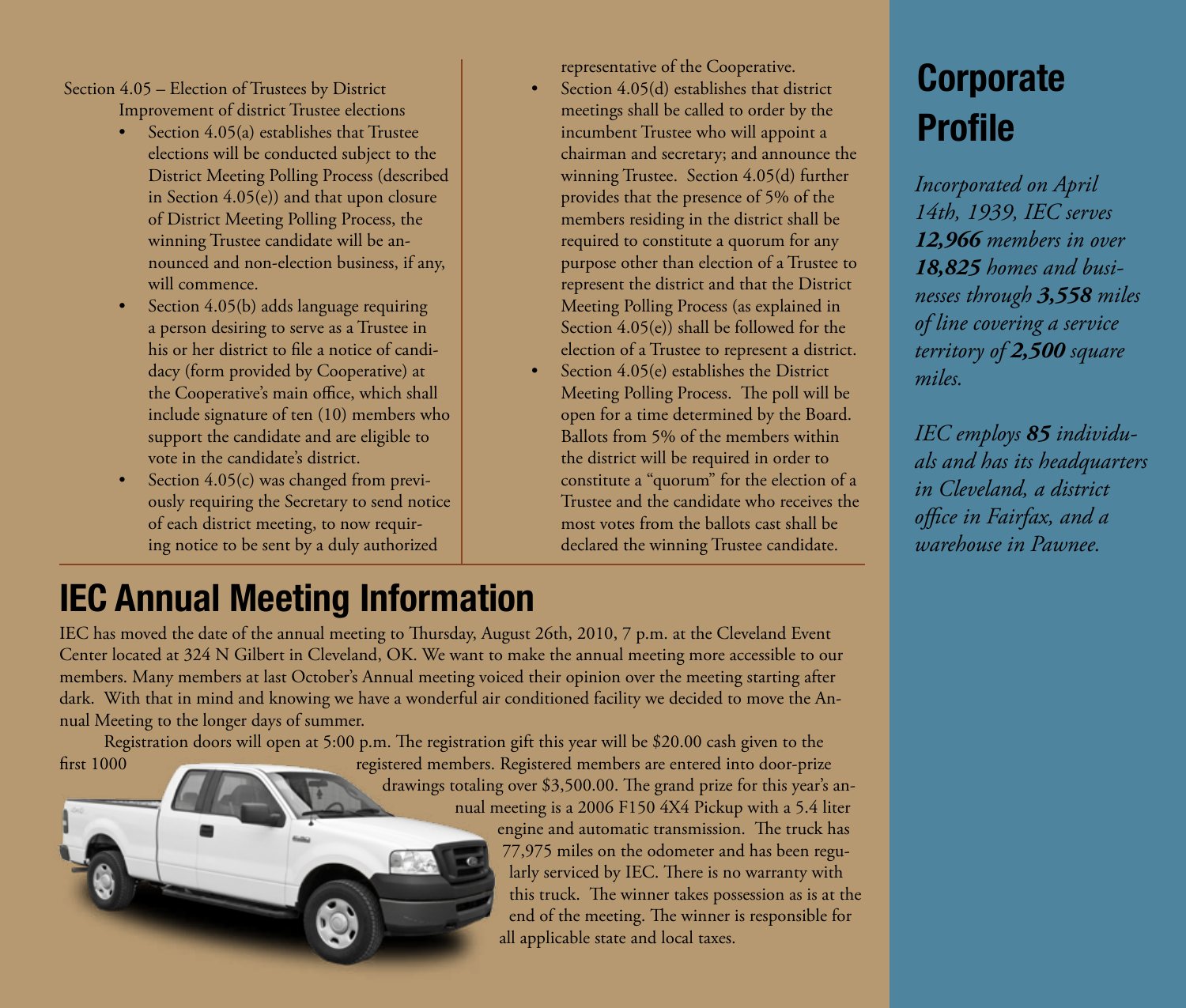# **Revenue and Patronage Capital For the years ended December 31, 2009 and 2008**

| <b>Operating Revenue</b>                   | 2009<br>\$40,077,503 | 2008<br>\$36,782,938 |
|--------------------------------------------|----------------------|----------------------|
| <b>Operating Expenses:</b>                 |                      |                      |
| Cost of Power                              | \$25,388,337         | \$20,626,842         |
| <b>Operations &amp; Maintenance</b>        | \$4,189,245          | \$3,859,323          |
| Consumer Accounts, Service and Information | \$1,783,086          | \$1,657,155          |
| Administrative and General                 | \$2,858,586          | \$2,536,866          |
| Depreciation and Taxes                     | \$3,858,695          | \$3,652,015          |
| Interest and other deductions              | \$1,536,843          | \$1,626,205          |
| <b>Total Operating Expense</b>             | \$39,614,792         | \$33,958,406         |
| Net Operating Margins                      | \$462,711            | \$2,824,532          |
| Non-Operating Margins                      | \$187,631            | \$325,400            |
| G&T Cooperative and other capital credits  | \$1,984,653          | \$821,059            |
| Net Margins for year                       | \$2,634,995          | \$3,970,991          |
| Patronage capital - beginning of year      | \$37,449,812         | \$33,775,041         |
| <b>Retirement of capital credits</b>       | (\$950,717)          | (\$296,220)          |
| Patronage Capital - End of Year            | \$39,134,090         | \$37,449,812         |

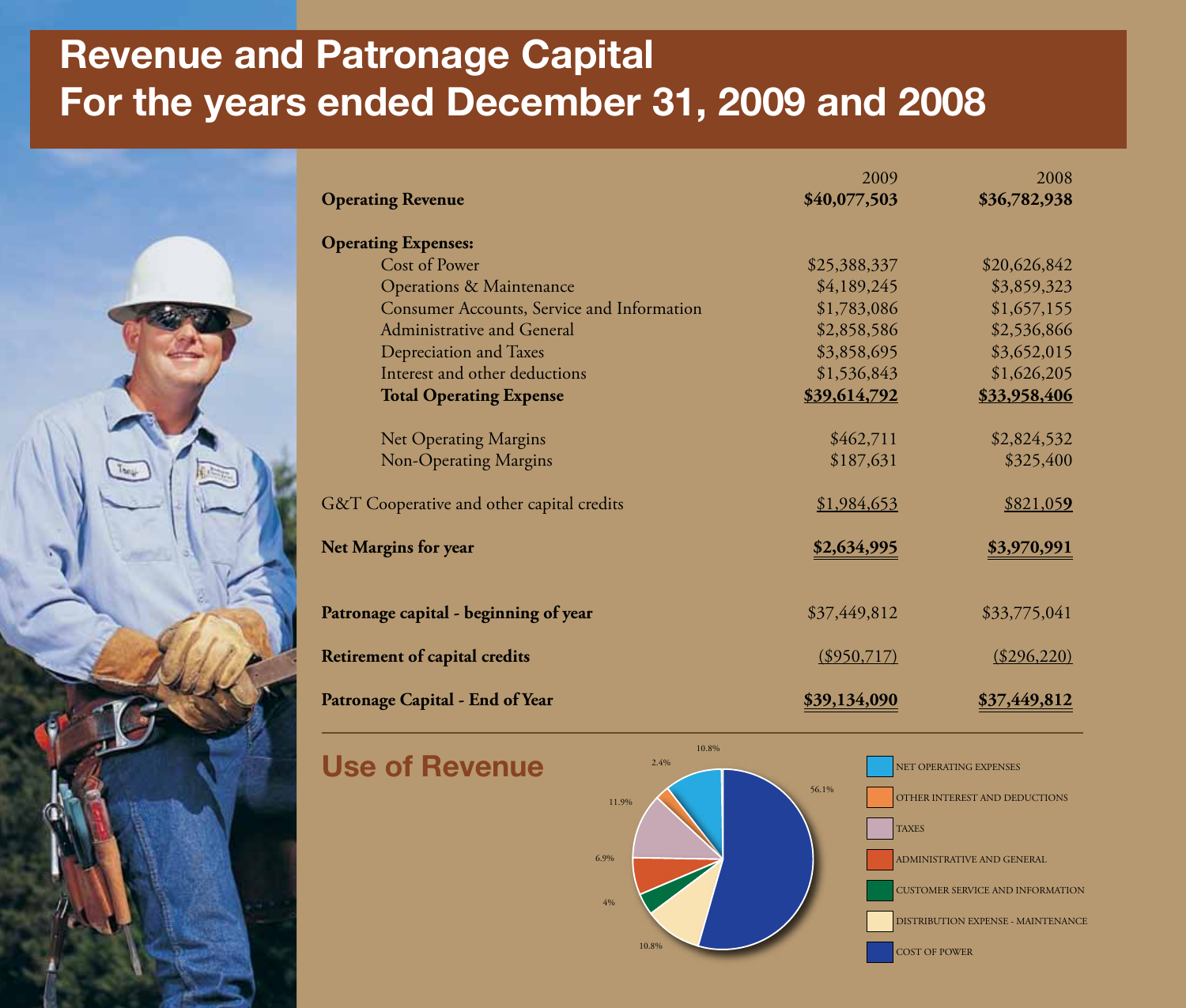# **Balance Sheet as of December 31, 2009**

| <b>Assets</b>      |                                                     |                          |              |
|--------------------|-----------------------------------------------------|--------------------------|--------------|
|                    | <b>Electric Plant in Service</b>                    | \$101,034,312            |              |
|                    | Less Depreciation                                   | $(\$33,911,311)$         |              |
| <b>WHAT</b>        | Other Property and Investments                      | \$12,952,059             |              |
| <b>WE OWN</b>      |                                                     |                          |              |
|                    | Cash                                                | \$2,673,888              |              |
|                    | Investments                                         | \$2,119,000              |              |
|                    | Receivables                                         | \$4,704,833              |              |
|                    | <b>Materials and Supplies</b>                       | \$265,715                |              |
|                    | Other current and accrued assets                    | \$84,305                 |              |
|                    | Total current assets                                | \$9,847,741              |              |
|                    |                                                     |                          |              |
|                    | <b>Total</b>                                        |                          | \$89,922,801 |
| <b>Liabilities</b> |                                                     |                          |              |
|                    | Memberships                                         | \$792,115                |              |
| <b>OUR</b>         | Patronage Capital                                   | \$39,134,090             |              |
| <b>NET WORTH</b>   | Other Equities                                      | \$797,481                |              |
|                    | Total equities and margins                          | \$40,723,686             |              |
|                    |                                                     |                          |              |
| <b>WHAT</b>        | Long-term Liabilities<br><b>Current Liabilities</b> | \$40,634,174             |              |
| <b>WE OWE</b>      | <b>Deferred Credits</b>                             | \$8,331,815<br>\$233,126 |              |

I am pleased to present the 2009 financial results for Indian Electric Cooperative. The cooperative's 2009 financial statements were audited by Briscoe, Burke & Grigsby, LLP, Certified Public Accountants. George. Nobles, CPA, audited the Operation Round Up© financial records reported on page 5 of this annual report. In the opinions, the 2009 financial statements present fairly, in all material respects, the financial position and results of operation for Indian Electric Cooperative and the IEC Foundation in conformity with generally accepted accounting principles.

Secretary, Board of Trustees

**IEC**